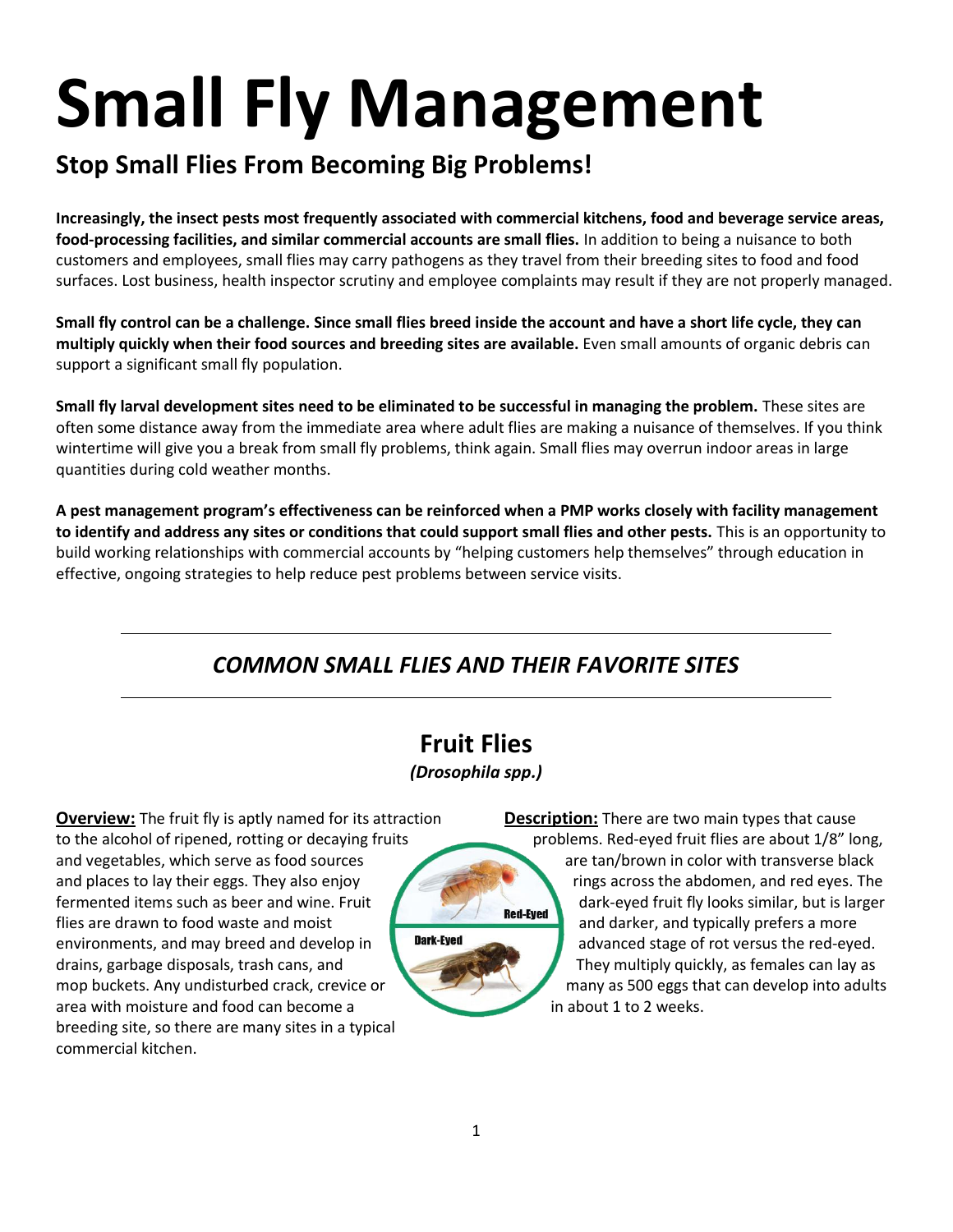## **Phorid Flies (***Megaselia scalaris and those of the Phoridae family***)**

**Overview:** Phorid flies are also called "humpback flies" due to their arched thorax. They are also referred to as "scuttle flies" due to their habit of scurrying erratically across surfaces. In buildings, phorids can be found breeding in sites where moist organic matter accumulates for five days or longer, including in drains, trash containers, recycle bins, garbage disposals, rotting food, grease traps, etc. However, the most problematic infestations are generally associated with a chronic

moisture problem such as from a drain leak. They are often found in large numbers in the soil around cracked sewer or drain lines. They are also associated with decaying carcasses (rodents, etc.) and are commonly found in mortuaries. **Description:** Phorid flies measure 1/64" – 1/8" long, and are black, brown or yellowish in color. They are often mistaken for gnats or fruit flies. Unlike other flies which fly away when disturbed, the first move of a phorid fly is

to run erratically across the surface.

# **Drain (Moth) Flies (***Telmatoscopus albipunctatus and those of the Psychoda spp. family***)**

**Overview:** Drain flies, also called moth flies or sewer flies, are sluggish small flies that have fine hairs on their bodies and wings giving them a fuzzy, moth-like appearance. They typically breed in moist organic environments or where water accumulates for a week or more. Their larvae live in the biofilm in drains (the gelatinous scum which is produced by bacteria). They are also found in drain pans, loose ceramic tile where water collects, infrequently used toilets, etc.

**Description:** Drain flies typically measure between  $1/16'' - 1/4''$  long. They have brownish- grey bodies and lighter-colored wings and are most active at night. They are weak flyers, flying in a jerky, irregular pattern. When at rest, they hold their wings over their backs like a roof.

**Small flies (and flies in general) undergo a complete metamorphosis relatively quickly. They are commonly found throughout the United States and are capable of breeding and staging in and on a wide variety of sites and food sources.**

#### **Popular breeding sites for small flies include:**

- Decaying fruits and vegetables
- Dirty mops and brooms
- Cracks and crevices where food and moisture collect
- Beneath broken floor tiles and restaurant floor mats that rarely get cleaned
- Floor drains and sink drains
- Ice machines
- Debris that accumulates in pipes, traps, sinks, drains, and under counters and equipment
- Beer and soda overflow trays and the outside of beverage lines that get sticky from overspray
- Leaky pipes and stagnant water
- Recycling and trash containers

**\*Note that food and beverage areas are not the only places with small fly infestations. More and more health/medical facilities are also battling small flies.\***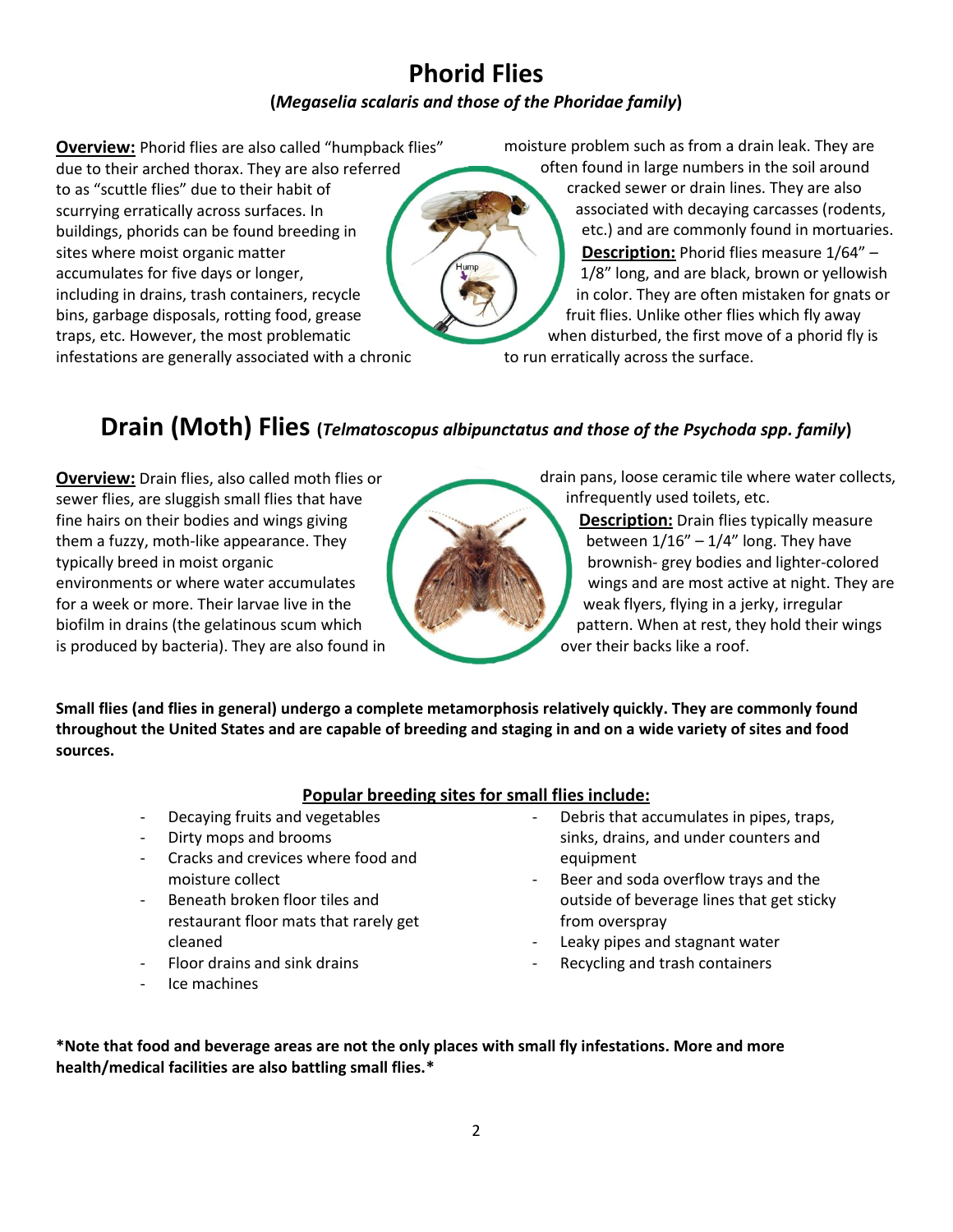# *YOUR TREATMENT ARSENAL FOR SMALL FLIES*

In addition to eliminating conducive conditions, pesticides are used to kill and control existing populations and larval development. Remember, the key management strategy for control of these flies is to focus on breeding sites. Control of adult flies with pesticides and traps will be only temporary if conducive conditions are not eliminated.



**BorActin** is a 99% boric acid, non-repellent powder. It combats a wide range of insect pests, including small flies, cockroaches, ants and silverfish.

Borates are water-soluble and can also be sprayed, foamed, and added to mop water/cleaner, though their effectiveness is best while in dust form.

Borates need to be ingested to kill pests. The ideal treatment is to treat organic build-up with BorActin, which effectively "poisons" the food source for small flies and other pests. In effect, the BorActin turns the scum into lethal "bait."

BorActin may be used in food areas when the facility is in operation, except in serving areas.

BorActin is a superfine, non-clumping powder for easy "dustability," and will remain effective until removed—an excellent, cost-effective void treatment.

#### **Product Tips**

- As a dust, apply at the label rate (1 lb per 1,000 sq ft) to organic build-up to kill adult flies and fly larvae that may be living in the organic build-up. Apply up to 1 oz to each floor drain.
- As a liquid solution, mix BorActin at 4 oz by weight or 1 cup by volume (use the included scoop) per gallon of water. Mop or spray floors and other non-food contact surfaces to kill fly larvae. Up to one quart may be applied in each drain. BorActin may also be tank-mixed with a microbial-based bio-sanitation product.



**OutLAST Pro** is a long-lasting foaming agent with a broad-use label for creating thick, longer-lasting foam that retains liquid. It can be combined with BorActin, or other insecticides or bio-sanitation products and is an ideal choice for improved coverage/contact time and void-filling such as wall voids and drains.

#### **Product Tips**

- Mix 2 oz. of OutLAST Pro per gallon of water, then add either one 4 oz BorActin Mop Packet or 1 cup of BorActin from the pail or bottle. For cleaning purposes, a microbial-based bio sanitation product may also be added.
- Apply foam to drains and other areas with organic build-up.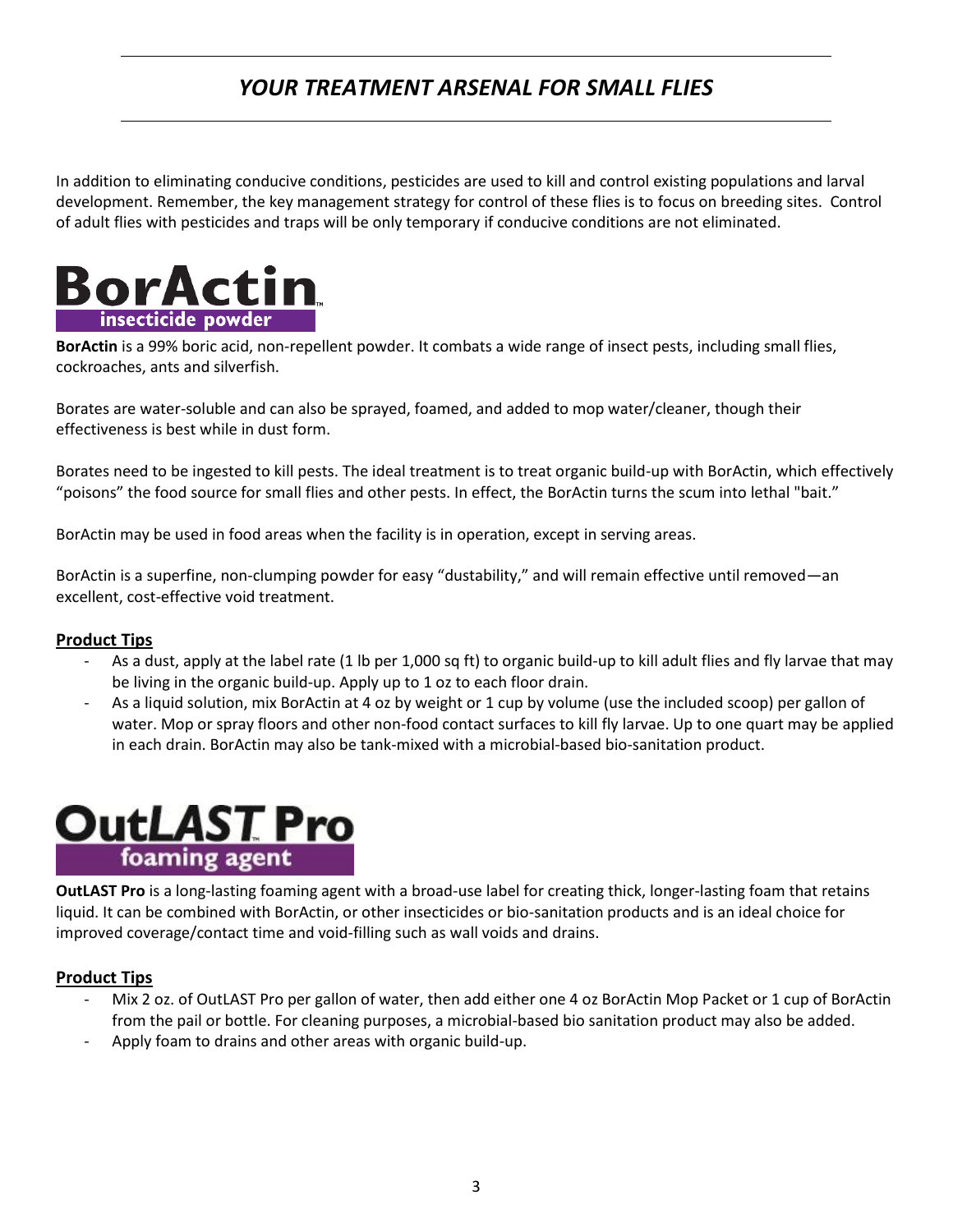# EcoVia IB insect blok

**EcoVia IB Bloks** are innovative insecticide blocks that are formulated with a blend of botanical insecticide oils. These Bloks are ideal for small fly control and site-specific repellency in commercial/residential accounts, restaurants, office buildings, warehouses, and smaller enclosed spaces (electrical boxes, trash cans, etc.). EcoVia IB Bloks are EPA 25(b) Exempt.

#### **Product Tips**

For ongoing treatment in beverage trays, drains, urinals, etc., use EcoVia IB Bloks for fast small fly kill and repellency. The vapor release action is enhanced as the blocks slowly dissolve in water, such as in beverage fountain drip trays or when set on top of drains and in urinals.



**InVite Fruit Fly** Traps are non-pesticidal traps for small flies. The innovative two-part lure system is activated when the liquid is added to the powder, making them irresistible to small flies. InVite Fruit Fly Traps are ideal for use in food areas.

**InVite Liquid Lure** is an economical concentrated non-pesticidal attractant that can be added to traps to efficiently attract and capture small flies and yellow jackets, indoors and outdoors.

**InVite Fruit Fly Lure** is a non-toxic gel lure specifically for small flies, packaged in standard-size bait syringes. The gel can be applied to any insect glue board to help capture small flies.

### *SMALL FLY MANAGEMENT TIPS AND TRICKS*

#### **Effective IPM programs for small flies include:**

- **Identification**
- Monitoring/Inspection
- Eliminating Conducive Conditions:
	- 1. Sanitation
	- 2. Physical/Mechanical
- Chemical Control
- **Fvaluation**

**\*Since small flies are typically a sanitation pest, sanitation measures are the most important part of a successful IPM program.\***

#### **1. Sanitation Tips**

- Clean up food and drink spills promptly.
- Rinse beverage containers before placing into lined recycle bins.